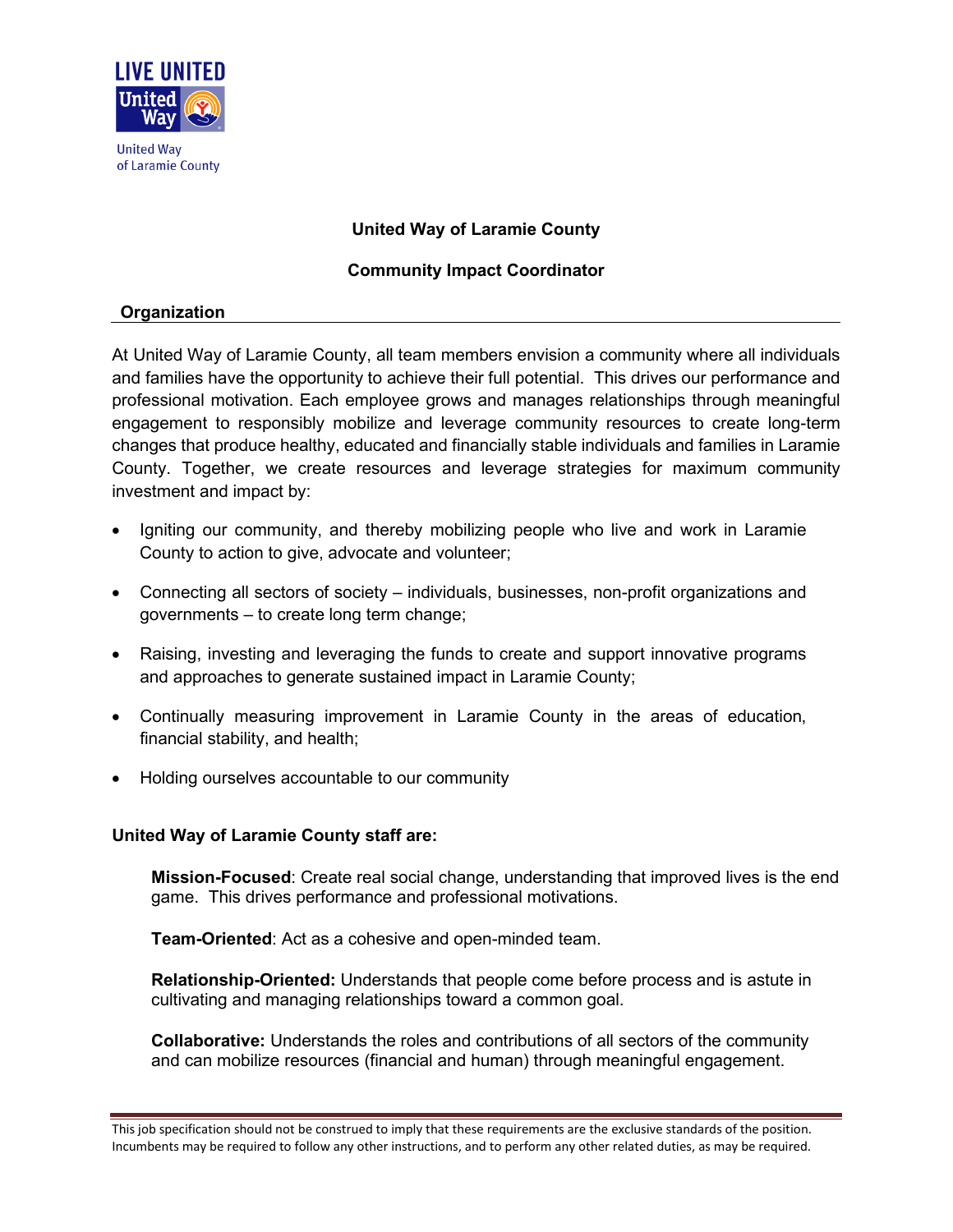

of Laramie County

**Results-Driven:** Dedicated to shared and measurable goals for the common good; creating, resourcing, scaling, and leveraging strategies and innovations for broad investment and impact.

**Brand Steward:** Steward of the brand and understand the role in growing and protecting the reputation and results of the greater network.

## **Position Description:**

Supports the Board of Directors and the Executive Director in the planning, implementation, and monitoring of United Way's community impact activities. At the direction of the Executive Director, supports processes to administer grants to local non-profit human service agencies, provides technical support to non-profit partners, performs data analysis and reporting on community impact, and coordinates community impact activities. Develops relationships in the community and raises money to help United Way invest in priority services to support the growing number of people in need across our community.

Organizes and oversees the Wyoming Free Tax Service and the Laramie County Community College VITA site.

## *Community Investment Responsibilities*

- Supports the Board of Directors, Executive Director and Community Investment Review Panels in the planning, implementation, and maintenance of United Way's community investment funding process and collective impact processes
- Works with community partners to conduct periodic community needs assessments by coordinating meetings of community members
- Assists in the development of grants to address the priorities identified in the community needs assessment
- Coordinates the administrative and technical tasks of the entire funding process, including requests for RFPs, applications, compliance reviews, allocations, disbursements, site visits and performance measurement
- Drafts reports, graphs, and visualizations of funding data for a variety of audiences, including funders, management, board members, City of Cheyenne and Laramie County governing bodies, public communications and others as assigned
- Facilitates ongoing communication between United Way and its funded partners

## *Community Impact Responsibilities*

- Supports assigned partnerships with non-profit agencies, school districts, community volunteers, and others to promote the growth and sustainability of United Way's programs and its funded partners
- Supervises, and/or participates, including training and ongoing professional development, of all programmatic staff/volunteers assigned to community initiatives and others as assigned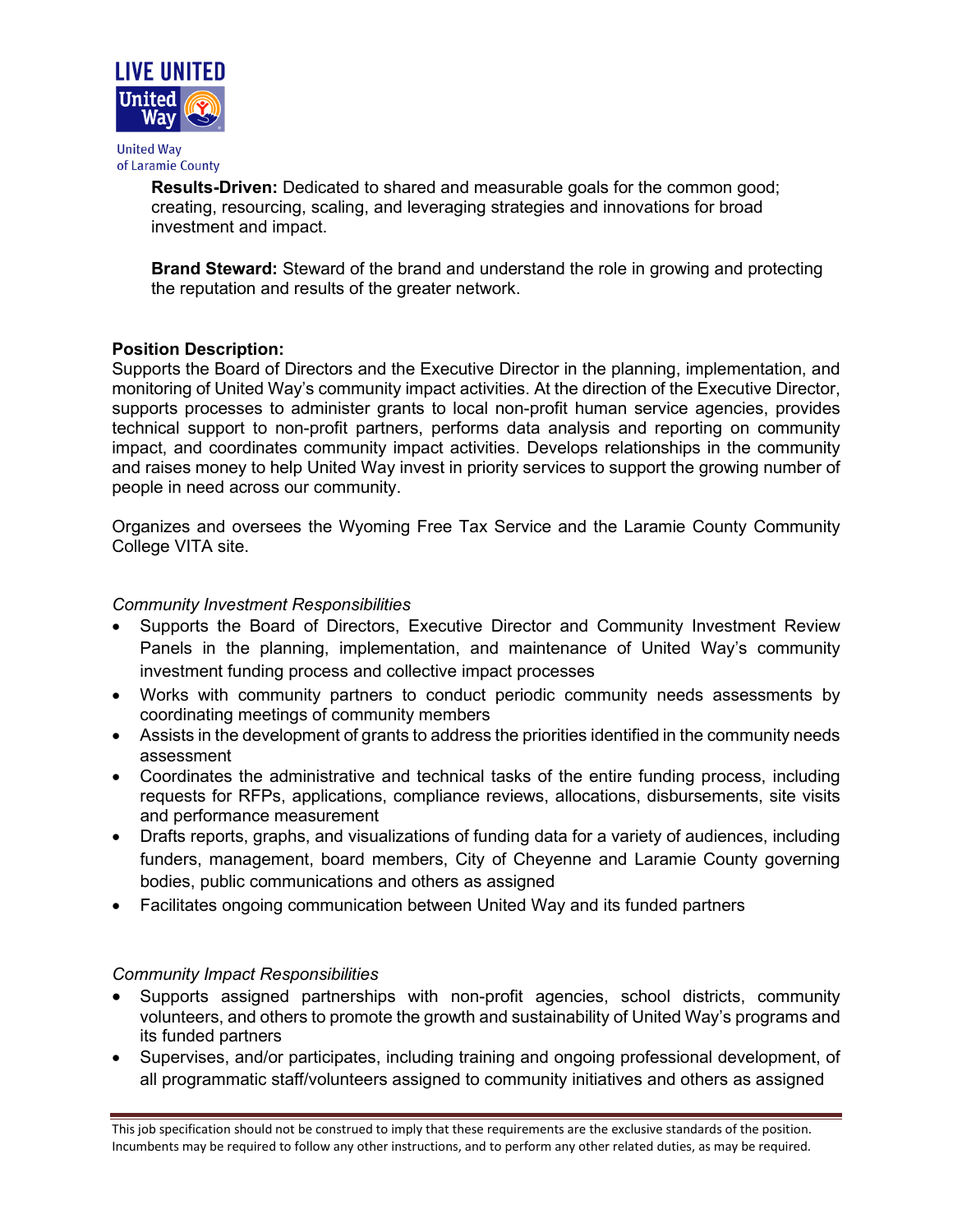

of Laramie County

- Identifies opportunities to provide information to organizations about United Way community impact
	- $\circ$  Works with Executive Director to prioritize those opportunities, and acts upon established priorities to ensure delivery of quality messaging and interaction
- Oversees and administers Emergency Food and Shelter Program local board for Laramie **County**
- Attends assigned community events to promote United Way's mission in the community

# *Administrative Responsibilities*

- Keeps United Way board members, staff, community investment team chair's and community partners well-informed of upcoming commitments related to community impact. Manages calendars in Outlook, handling changes or cancellations as necessary
- Assists with preparation for meetings, including booking rooms, sending calendar invitations, managing attendance, setting up meeting spaces, and preparing materials (e.g., agendas, PowerPoint presentations, copies, etc.)
- Facilitates meetings and takes detailed notes. Performs meeting follow-up, including cleaning up meeting spaces, recording and distributing meeting minutes, updating attendance records in the e-CImpact database, and following through on tasks or recommendations from meetings
- Oversees Human Services Advisory Council
- Contract administration including preparing, examining, analyzing, negotiating and revising contracts with all partners
- Completes purchase requisitions and expense reports, as needed, to support community impact work
- Recruits, trains, and retains volunteers to ensure process continuity for community impact and investment activities. Works closely with volunteers to ensure they are engaged, informed, and effective

## *Research and Planning Responsibilities*

- Researches community needs and drafts supporting documentation to assist the team in development of the Collective Impact Process and Plan
- Researches best practices from United Way Worldwide and other resources to provide input on refining community and collective impact results
- Maintains knowledge of community political, social and economic factors that may affect community needs
- Participates in webinars and other professional development activities, as assigned

## *Data Entry, Data Analysis and Technical Support Responsibilities*

• Maintains accurate, current information in the e-CImpact database by updating it regularly as new information becomes available. Makes changes to the databases as needed, adhering to organizational and departmental data integrity protocols to ensure minimal error rate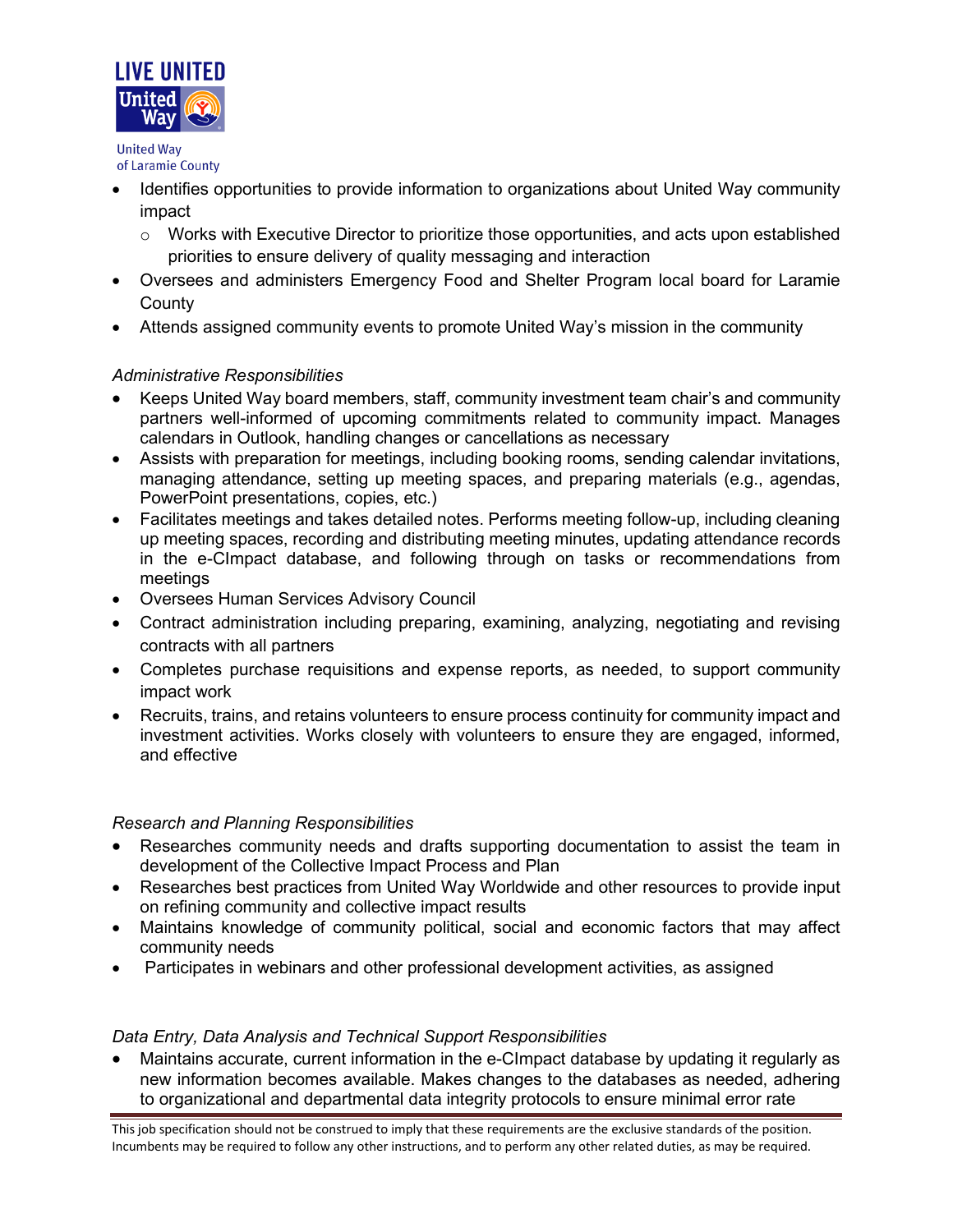

of Laramie County

- Extracts data from the databases using pre-defined and custom reporting operations. Taylors exported data in Excel and PowerPoint to draft ad hoc reports and presentations for management review
- Provides technical support and training to local non-profit agencies to facilitate their use of the e-CImpact grant database

## *Team Collaboration Responsibilities*

- Works with Major Gifts team to understand the community and philanthropic interests of major donors and businesses in the region, to improve the culture of philanthropy among donor networks, and to support all donor network events and programs
- Works with internal teams to understand and support the systematic donor and community communications strategy to promote the community impact of United Way
- Fosters creative thinking and facilitates future partnerships within the non-profit community, public entities, and businesses
- Helps other team members achieve their goals by sharing partner's stories, ideas, time and resources
- Collaborates with staff to order and pick-up supplies and small equipment, as needed
- Participates in weekly staff meetings and other internal meetings, as assigned

## **Qualified individuals will have:**

- Bachelor's degree, or equivalent, in marketing, communications, business, accounting, finance or related field from an educational institution accredited by an organization recognized by the U.S. Department of Education and the Council for Higher Education Accreditation
- A minimum of two years of relevant experience including planning, organizing and completing a complex workload with limited supervision
- Advanced skills in Office software applications including Word, Excel, PowerPoint, and **Outlook**
- Ability to maintain relationships with influential individuals; to interact with diplomacy and tact amid influential clients and diverse groups
- Ability to adapt and respond to various situations
- Ability to maintain high level of confidentiality
- Ability to accommodate a flexible work schedule
- Must possess a valid driver's license, current auto insurance, and access to a reliable vehicle

## *Preferred Qualifications:*

- Experience in successfully promoting ideas or projects with individuals or businesses
- Experience working with large, complex data sets in Excel; interpreting and organizing data; creating reports and visualizations that communicate data clearly and effectively to broad audiences
- Experience managing program or operating budgets, including prioritization of spending, revenue projection, and monitoring/controlling costs